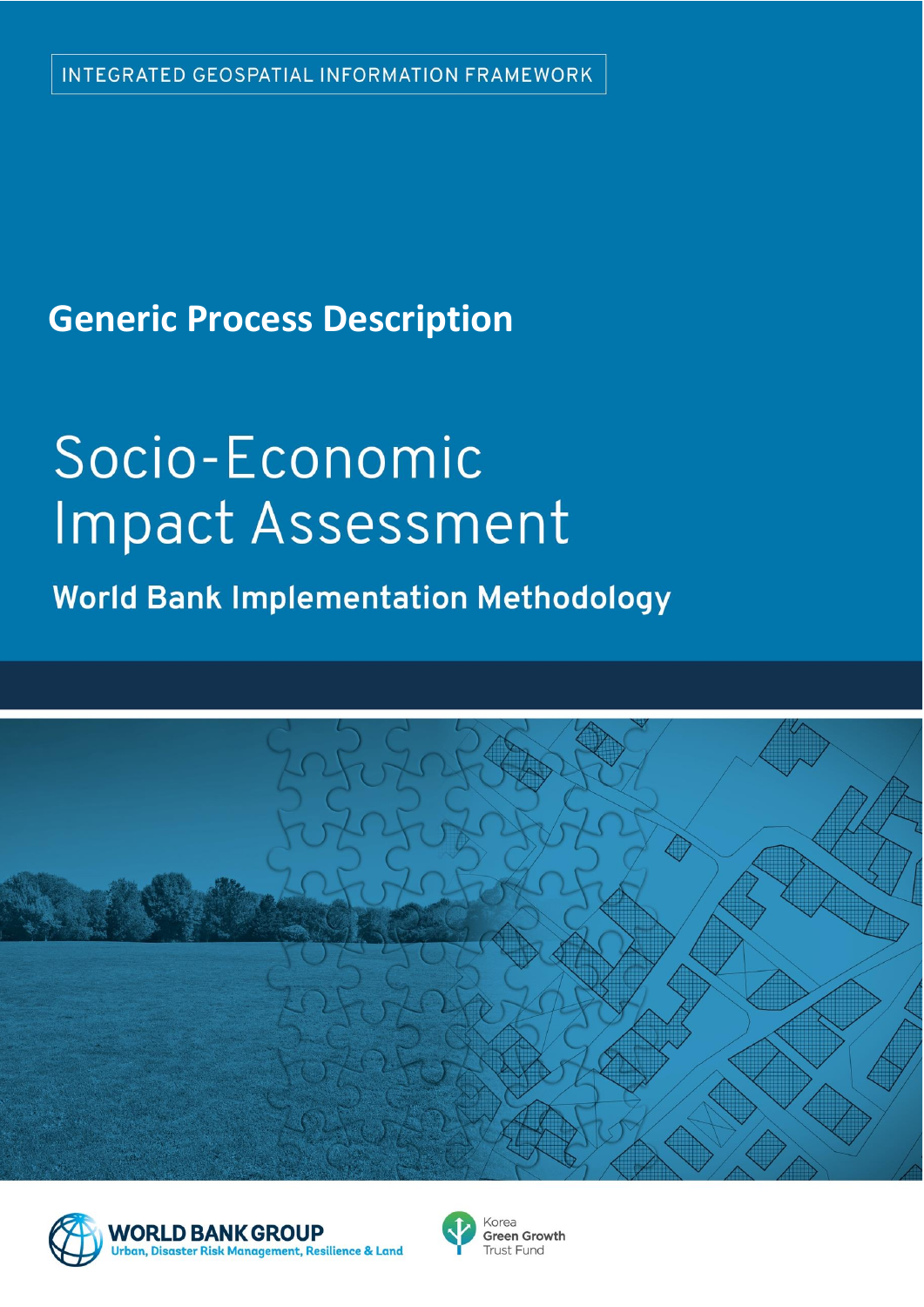## **Credits**

This template has been prepared by the World Bank Urban, Disaster Risk Management, Resilience and Land Global Practice' (GPURL), Land and Geospatial Team, and supported by the Korea Green Growth Trust Fund.

The World Bank team was led by Kathrine Kelm, Senior Land Administration Specialist, Land and Geospatial Team, and included Andrew Coote, Dr Lesley Arnold and Dr Robin McLaren.

The concepts for the methodology are based on the Integrated Geospatial Information Framework (IGIF), which was adopted by the United Nations Committee of Experts on Global Geospatial Information Management (UN-GGIM), August 2018.

The World Bank Methodology was developed in conjunction with the Food and Agriculture Organization of the United Nations.

#### **More Information**

For further information regarding this template or to acquire additional copies please contact:

#### **The World Bank**

1818 H Street, Washington DC, 20433, USA Kathrine Kelm, Senior Land Administration Specialist Urban, Disaster Risk Management, Resilience and Land Global Practice Email: kkelm@worldbank.org | Web: www.worldbank.org

### **Disclaimer**

#### Some rights reserved

This work is a product of the staff and consultants to The World Bank. The findings, interpretations, and conclusions expressed in this work do not necessarily reflect the views of the Executive Directors of The World Bank or the governments they represent. The World Bank does not guarantee the accuracy of the data included in this work.

#### Rights and Permissions

The material in this work is subject to copyright. Because The World Bank encourages dissemination of its knowledge, this work may be reproduced, in whole or in part, for non-commercial purposes as long as full attribution to this work is given.

### **Copyright Statement**

© This document Template is the property of the World Bank - All rights reserved.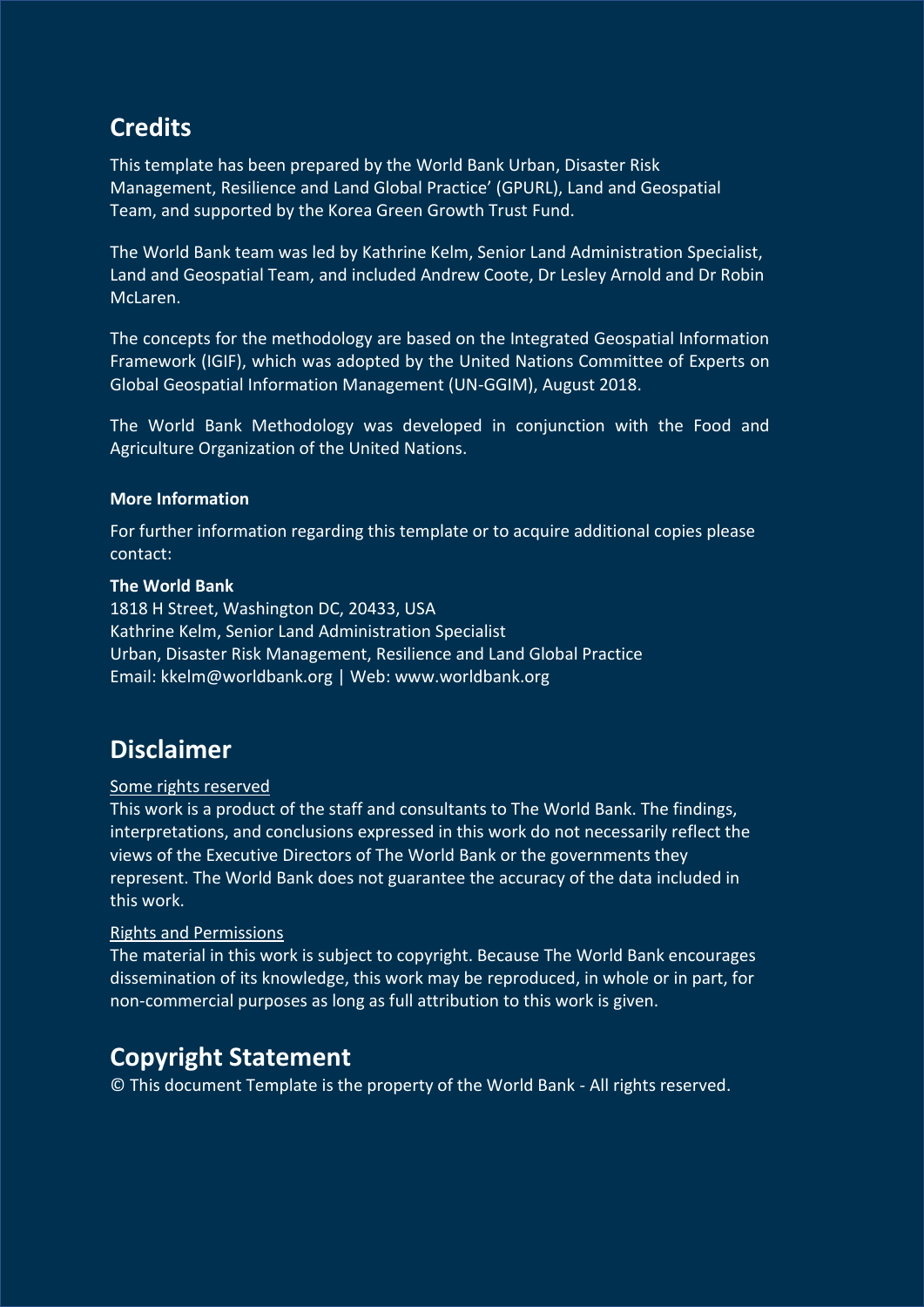### Contents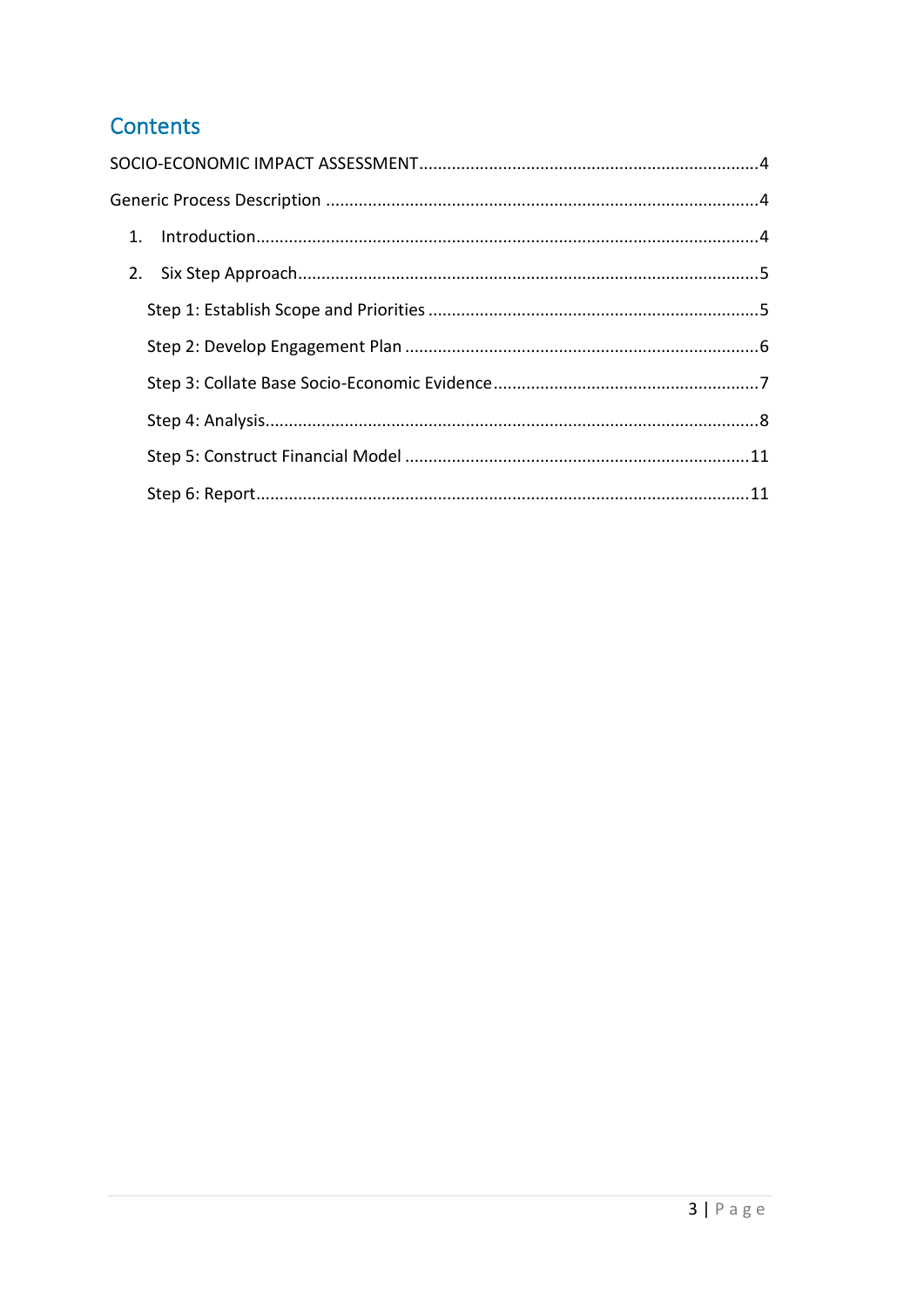# <span id="page-3-0"></span>SOCIO-ECONOMIC IMPACT ASSESSMENT

# <span id="page-3-1"></span>Generic Process Description

# <span id="page-3-2"></span>1. Introduction

This document sets out, in an abbreviated and generic form, the process recommended to complete a Socio-Economic Impact Assessment<sup>1</sup> (SEIA) according to the World Bank Integrated Geospatial Information Framework (IGIF)<sup>2</sup> methodology.

Although, other techniques can be adopted it is assumed that the result of this work will be a cost-benefit analysis. The World Bank periodically publishes advice concerning recommended best practice on use of such financial techniques and consultants should ensure they are following the latest advice. However, consultants should also consider current economic conditions and local accepted accounting conventions on key decisions such as discount rates and project life cycle.

The general approach to undertaking the SEIA involves the following process:

- Establish scope of use cases to be assessed and the counterfactual<sup>3</sup>
- Identify the impacts over a defined period (the life cycle).
- Where impacts can be monetised, develop cash flows of costs and benefits.
- For non-quantified benefits, document in descriptive (qualitative) terms.
- Discount the quantified cash flows of costs and benefits to calculate Net Present Value , Benefit-Cost Ratio, or Internal Rate of Return, as required.
- Test the sensitivity of the result to variations in costs and benefits.
- Document quantifiable and qualitative results.

 $1$  The title Socio-economic Impact Assessment, rather than socio-economic benefits assessment, is an acknowledgement that not all impacts will be benefits, there will inevitably be dis-benefits to investment and these need to be included in any assessment.

<sup>2</sup> https://ggim.un.org/IGIF/

<sup>&</sup>lt;sup>3</sup> The counterfactual represents the situation that would arise without the identified project.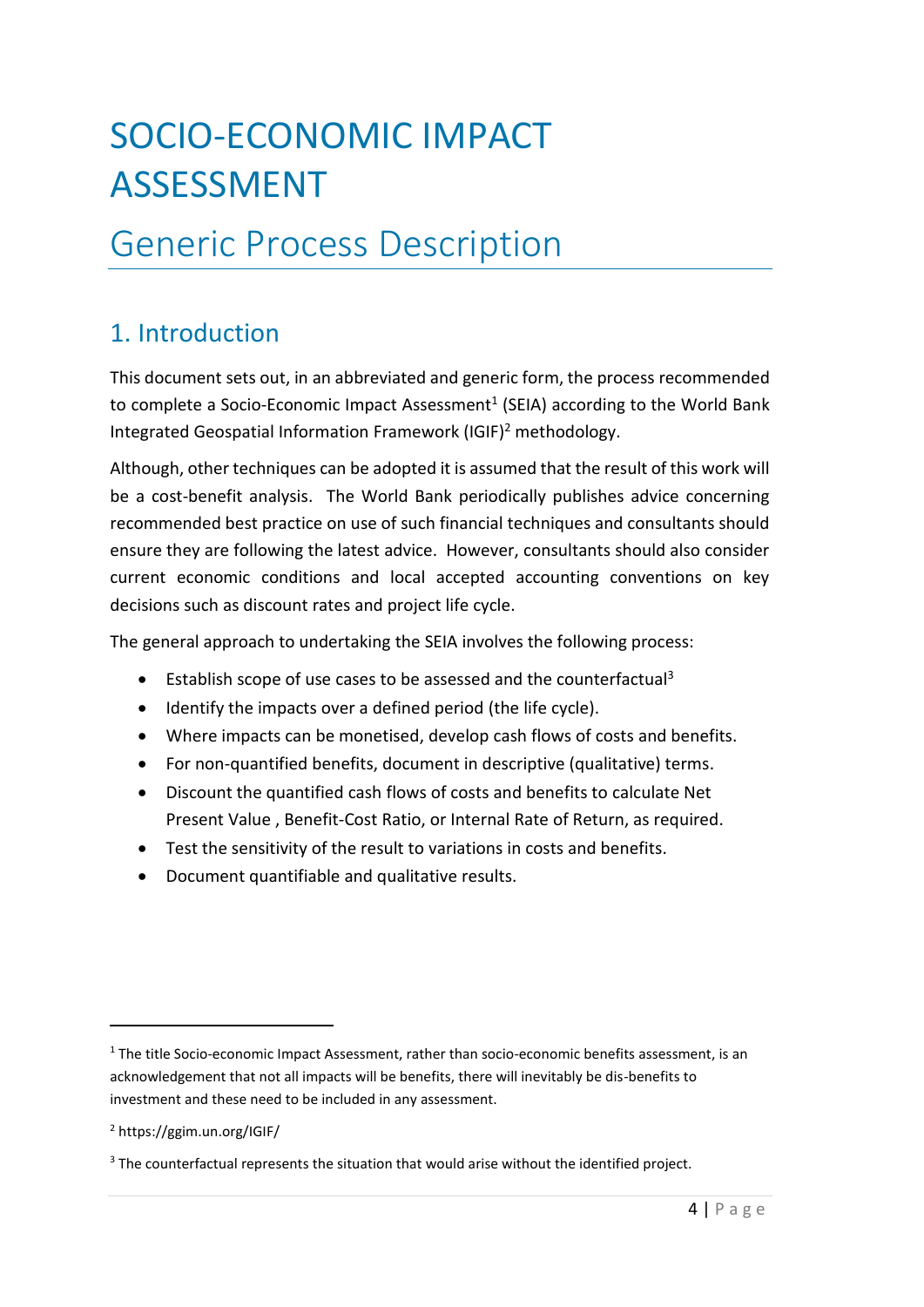# <span id="page-4-0"></span>**2. Six Step Approach**

Breaking down the processis helpful to being able to collect and analyse the information necessary to present a coherent, business case<sup>4</sup> for investment:

#### <span id="page-4-1"></span>Step 1: Establish Scope and Priorities

The terms of reference, deliverables, timeframes are discussed and agreed with stakeholders. Strategic inputs to the decisions on scope and priorities include consideration of:

- Results of the analysis of the Baseline (Current State) position in respect to SDI development. Under the World Bank methodology this will have been completed using the Diagnostic Tool (DT) and documented in the Baseline Report. It will help to identify existing investments and their performance in delivering the current SDI.
- Analysis of the Geospatial Alignment to Policy Drivers (GAPD). The GAPD is the second stage in the World Bank Methodology that links geospatial use cases to Government policy objectives this helping to define priorities for future investment.
- National Accounts a breakdown of the economy to determine which sectors, for example, Agriculture, Manufacturing and Professional Services contribute most to the overall Gross Domestic Product (GDP) of the country. Ideally the contribution of a given sector should be based on its value added to the economy. These are derived from Input / Output tables where available<sup>5</sup>. This is helpful to evaluate to what extent investment in a sector will have a large impact on economic growth.
- External influences political, economic, social, technological, legislative, and environmental. Often political pressures will be more important than purely financial outcomes. Understanding these influences will help to draw the optimum balance between competing potential priorities.

The business case approach also needs to be established at this stage and is normally based on how other similar investment projects been prepared for appraisal by Government decision makers in the country being studied.

Experience indicates that the most viable method of arriving at a justifiable assessment, accepted by economists and decision makers, for this type of project is cost-benefit

<sup>4</sup> A business case provides justification for undertaking a project, programme, or portfolio. It evaluates the benefit, cost and risk of alternative options and provides a rationale for the preferred solution. Association for Project Management.

<sup>5</sup> Where input / output tables are not available, a discussion of value-added substitutes can be found in Eurostat Methodologies and Working Papers NACE Rev.2, published by Eurostat.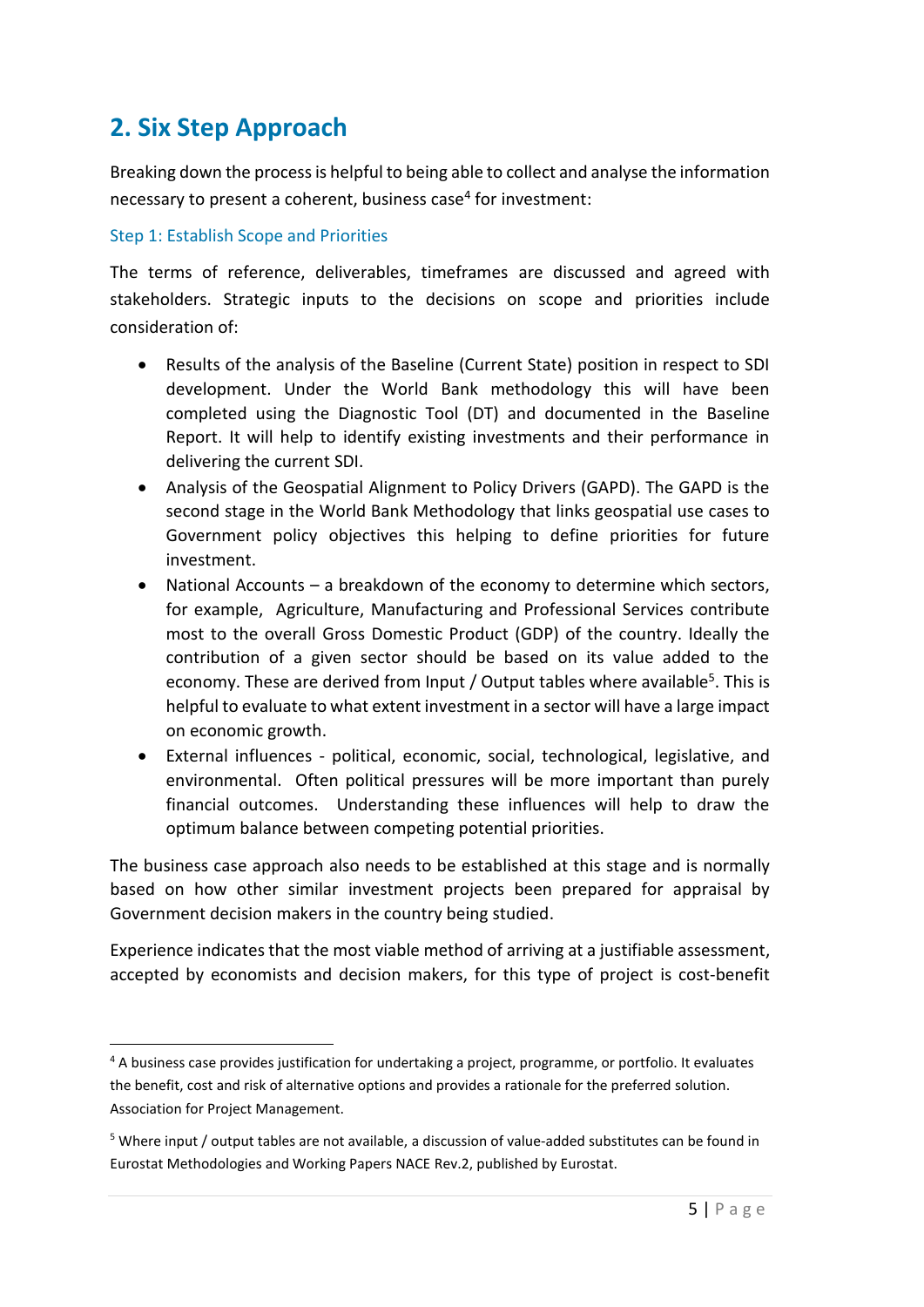analysis<sup>6</sup>. A well established and commonly used technique for financial and economic investment appraisal.

Furthermore, it is recognized that the results achievable in what is usually time constrained research where existing statistical data is likely to be scarce, are likely to represent an "order of magnitude" impact. Consequently, the numbers should be caveated as only indicative of the likely return on investment. A conservative estimation ethos should therefore be adopted to ensure that the results are not overly optimistic, but rather represent a minimum level that could be improved if more time and data were available.

#### <span id="page-5-0"></span>Step 2: Develop Engagement Plan

The study team should draw up a list of key organizations to engage with to gather evidence for the SEIA. This should be derived from interviews conducted in the earlier stages of the World Bank methodology based upon the strength of the use cases for SDI identified at that stage.

Organizations on both the supply (data producers) and demand (users) side, including commercial sector bodies, should be involved. The primary objective is to identify the most significant quantifiable impacts, principally related to economic growth, increased productivity, and improved citizen outcomes in the various sectors. However, impacts of a more socio-economic nature that are not so easily quantifiable should also be collected through the process. It is often easier for stakeholders to describe the impacts of SDI in qualitative terms, for example how it will improve services to users, before then selecting those that can potentially be quantified.

Briefing sessions should be undertaken to introduce the objectives of the study and approach. In addition, tutorials for stakeholders should also be held to introduce the concepts of socio-economic appraisal and outline the type of evidence that needs to be collected.

Within the selected organizations, suitable individuals with an understanding of geospatial value may have already been identified. If not, then the initial approach to the organization should clearly set out the attributes of suitable interviewees.

For each engagement, the most appropriate type of interaction needs to be assessed. In most cases for the public sector, this is likely to be by face to face interviews based on a small set of pre-circulated questions designed to open up discussion. A similar approach is usually adopted for private sector engagement.

<sup>6</sup> A cost-benefit analysis is the process of comparing the projected or estimated costs and benefits (or opportunities) associated with a project decision to determine whether it makes sense from a business perspective to make an investment.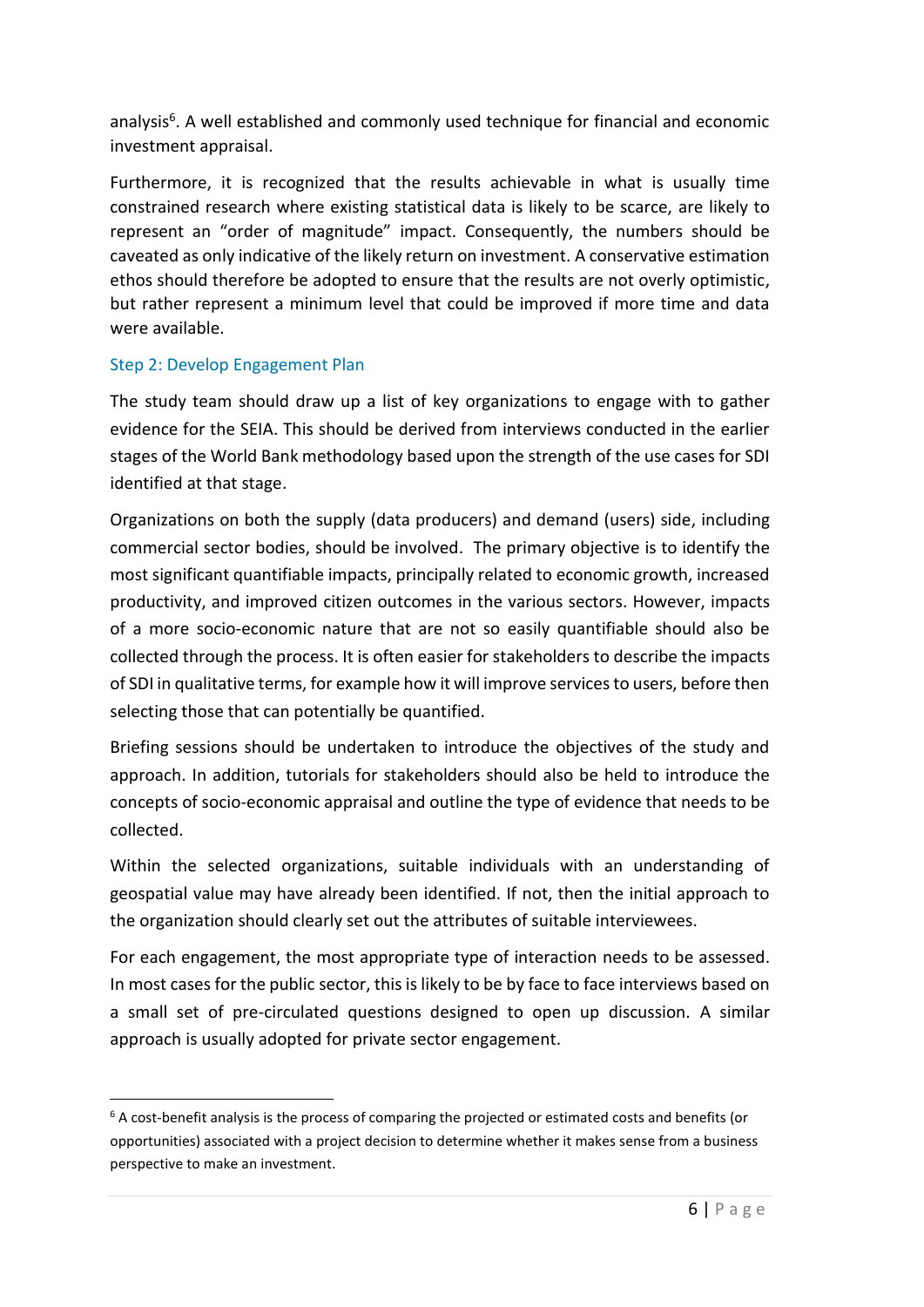A market survey can be an alternative approach for the private sector market engagement. However, bear in mind that it may prove difficult to obtain statistically significant results if the market in each sector is relatively small.

Successful interviewing to elicit quantifiable socio-economic impacts can be challenging. A separate guide to recognised good practice is part of the package of SEIA support materials.

It should be borne in mind that it is rare for quantifiable economic impact information to be fully gathered on a single engagement. Often it is necessary for such information to be assembled (and/or assessed) from several different departments. An on-going dialogue is often required to gain authorisation at a senior level to share financial information and assurances about restrictions on use of such data may need to be documented. The potential for extended duration, due to such causes needs to be factored into project planning.

#### <span id="page-6-0"></span>Step 3: Collate Base Socio-Economic Evidence

Information to underpin the analysis needs to be gathered from various sources, this is often referred to as a literature review:

#### **Existing Geo-economic Studies**

An increasing body of evidence of previous socio-economic studies of the value of geospatial infrastructure is available from public sources:

Sector-specific Studies – examining the impact of individual use cases for geospatial information or focusing on a series of use cases across one industry or market sector.

National Studies – although still mostly from developed countries, completed IGIF Action Plans are a growing source of assessments for the developing world. The literature review, in the IGIF good practice guide (Appendix 3.7 Attachment 1) is a useful starting point.

Global Studies – these include reports by economic consultancies commissioned by large corporations and national Governments to assess the total impact of geospatial systems and services. There are also a small number of meta-analyses that look across a range of studies to derive general metrics.

#### **National and Regional Economic Reports**

There are many sectoral reports regularly produced for countries and regions by the World Bank, OECD, United Nations Development Program (UNDP) and United Nations Environment Program (UNEP), for example.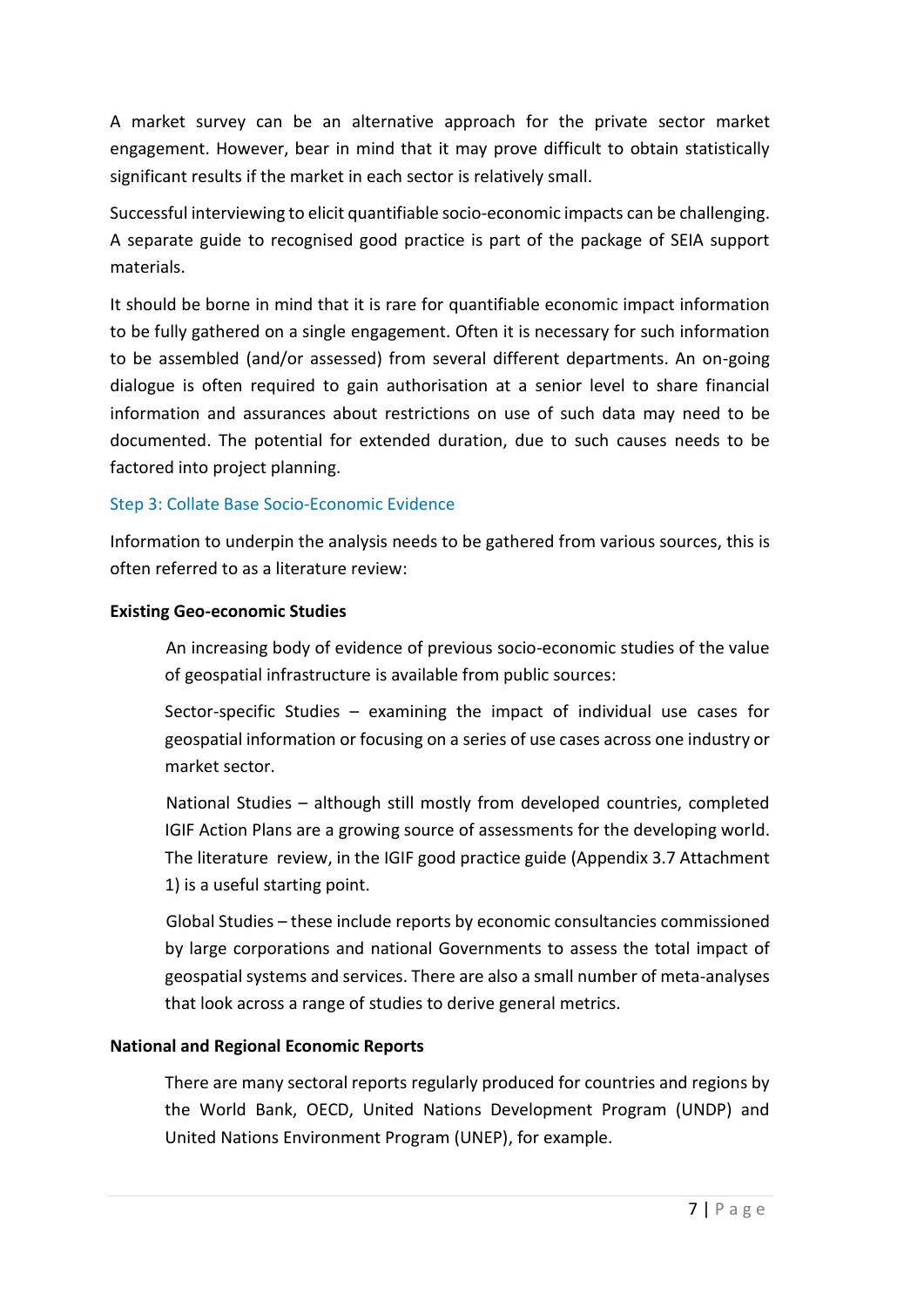To assist in "triangulating" the assessments of value and refining methodological approaches, studies of economic assessments from other disciplines should also be reviewed, particularly from the domains of digital transformation, transport, and environmental management.

#### **Economic Metrics**

- i) **Size and Structure of the Economy** (national accounts) often collected from the National Statistics agency. These provided sector level economic activity by NACE<sup>7</sup> codes, the international standard for this type of breakdown.
- ii) **Scaling Factors** which are required if it is necessary to scale benefits that have been assessed in previous studies in other geographies (see benefits transfer description below). These can be derived from the World Bank's database of relevant indicators to allow comparison with other countries. The most commonly used factors include:
	- GDP per head of population.
	- Human Development Index.
	- Population size (rural / urban split).
	- Physical characteristics area, length of coastline, land cover.

#### <span id="page-7-0"></span>Step 4: Analysis

The study team should adopt a standard approach to cost-benefit analysis, as outlined in, amongst other references, the United Kingdom Treasury Green Book<sup>8</sup>. In essence, this involves:

#### **Identification of costs**

The cost side of the business case should consider:

- a) Investment in the development of governance arrangement, capacity development, infrastructure, data standards, legal and regulatory framework, consulting support and data upgrades required by central and local government, but also by the private sector, communities, and individuals.
- b) Investment in the promotion and support of use of the SDI by third parties, who will derive and create additional value to the economy.

<sup>&</sup>lt;sup>7</sup> Statistical Classification of Economic Activities [http://ec.europa.eu/eurostat/web/products-manuals](http://ec.europa.eu/eurostat/web/products-manuals-and-guidelines/-/KS-RA-07-015)[and-guidelines/-/KS-RA-07-015](http://ec.europa.eu/eurostat/web/products-manuals-and-guidelines/-/KS-RA-07-015) (retrieved 2nd April 2021)

<sup>&</sup>lt;sup>8</sup> Treasury Green book webpage [https://www.gov.uk/government/publications/the-green-book](https://www.gov.uk/government/publications/the-green-book-appraisal-and-evaluation-in-central-governent)[appraisal-and-evaluation-in-central-governent](https://www.gov.uk/government/publications/the-green-book-appraisal-and-evaluation-in-central-governent)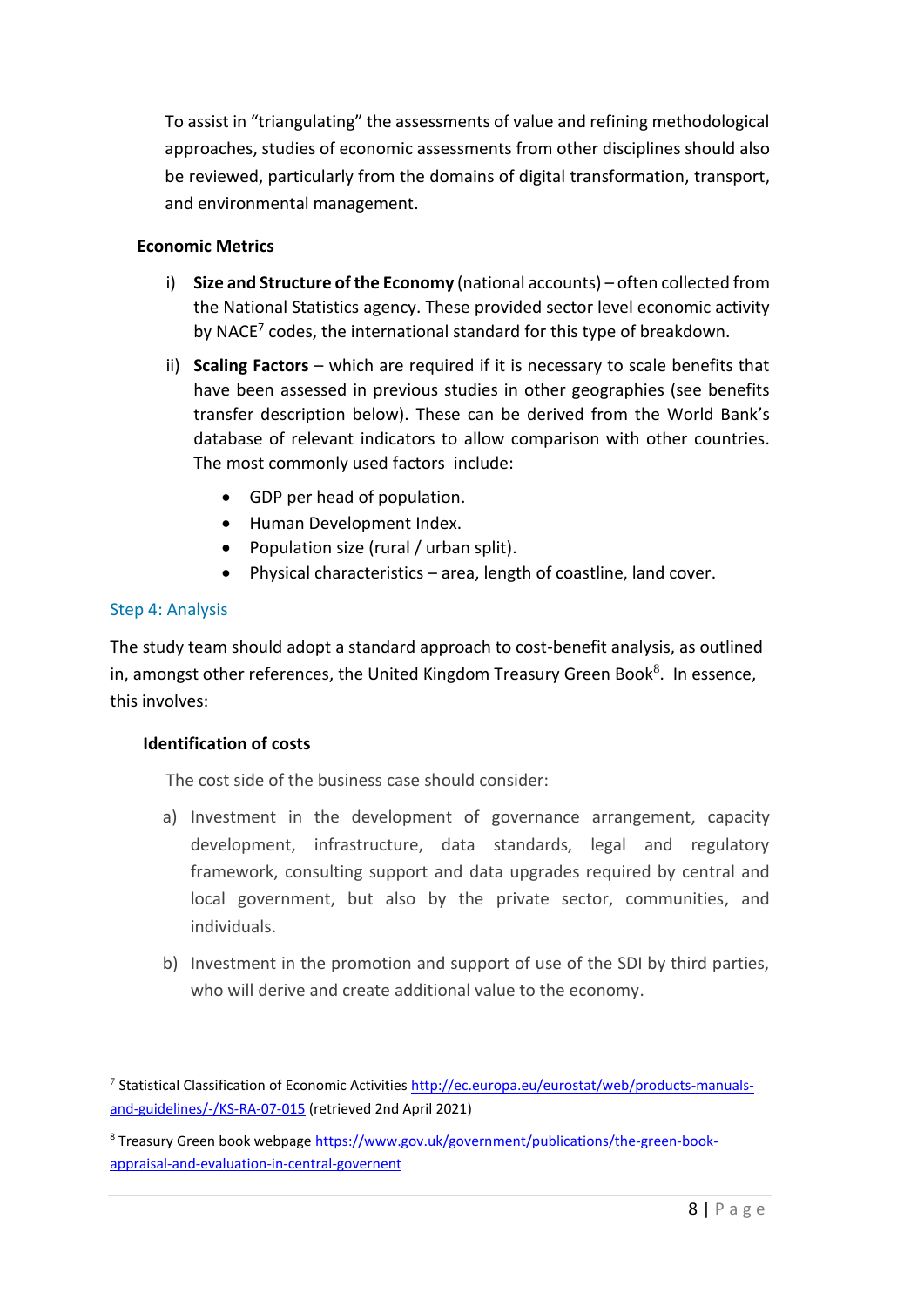- c) Operational funding for on-going capacity development, data maintenance, IT maintenance, management and distribution and periodic infrastructure upgrading, amongst other recurrent costs.
- d) Parallel running of different systems during the process of upgrade.
- e) Opportunity costs of not investing.

#### **Identification of benefits**

An initial list of all identified benefits by use case and stakeholder will be assembled. Benefits are separated into quantifiable and qualitative, and we will assess them according to likely size of impact and includes any identified dis-benefits.

Many different types of benefits may be considered, here we mention some of the most common types identified in developing countries:

- a) Economic Impacts
	- **New Job creation -** from innovative software products and services based on geospatial data.
	- **Increased tax revenues** based on more accurate and complete knowledge of property locations and values.
	- **Higher agricultural production –** resulting from increased crop yields from using precision farming.
	- **Asset Value Enhancement –** an example would be **Land market growth** due to ability to secure loans based on official recognition of land use rights, such as ownership.
	- **Lower Production costs** decrease in fuel required to transport people and goods, by reducing traffic congestion and route optimization.
	- **Process Efficiency** removing the need for data duplication through more effective sharing and system interoperability.
- b) Social Impacts
	- **Faster emergency response -** by Police, Fire and Ambulance services resulting from more complete and authoritative knowledge linking incident reporting to street addresses and points of interest.
	- **Discouraging crime –** using geospatial pattern analysis to increase intelligence for police officers enabling prosecution rates to rise.
	- **Improved water quality -** through smarter planning of network extensions to serve more citizens and lowering costs of pipe maintenance.
	- **Reduced numbers of Land and Property-related Court Cases** by increasing the accuracy of cadastral parcel and immovable property data.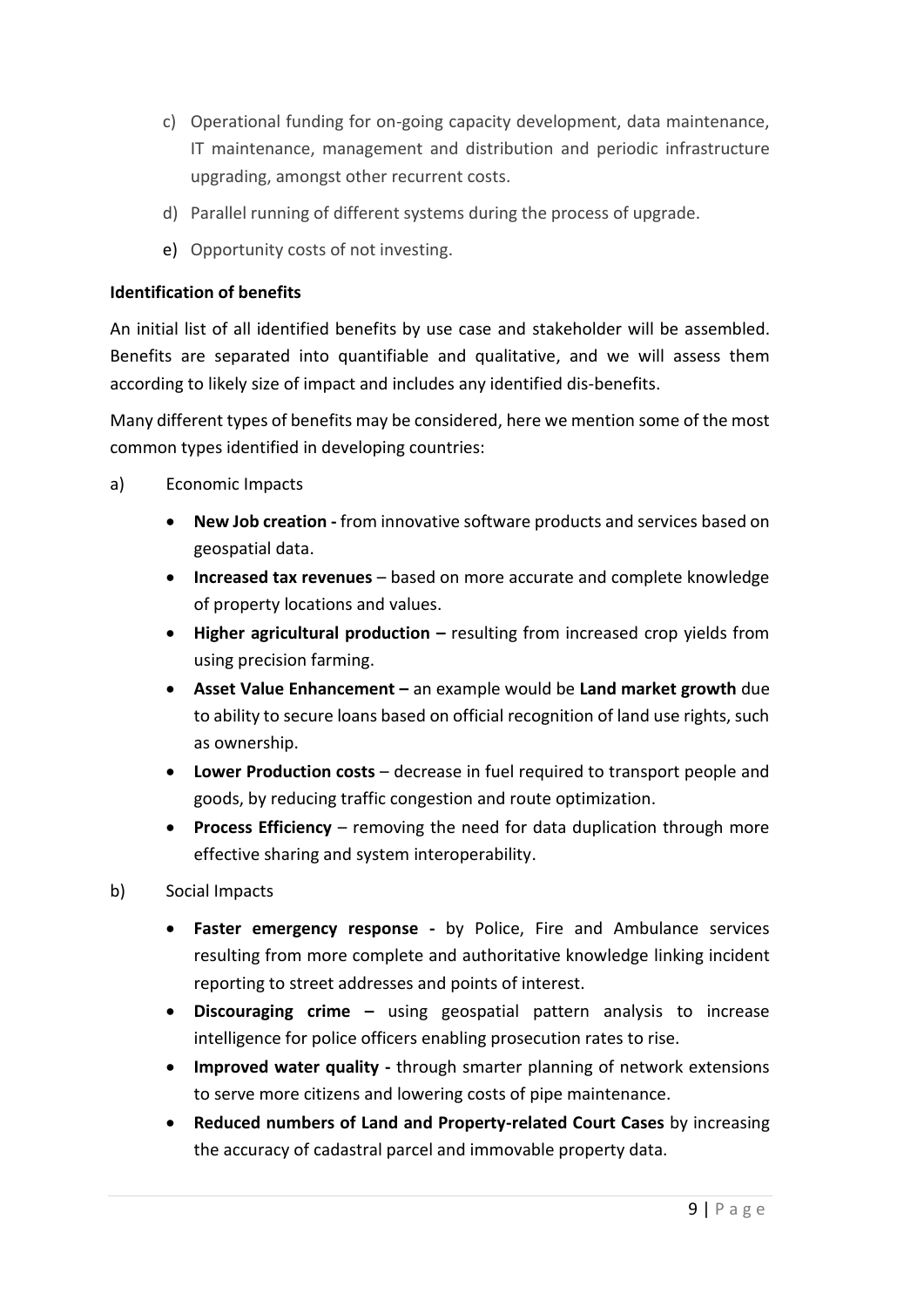- **Helping Public Heath –** improving methods of tracking the spread of diseases such as COVID-19.
- **Supporting decentralization** by developing tools that help better informed and more localized decision making.
- c) Environmental Impacts
	- **More sustainable Urban Development Planning** using 3D city models to allow decision makers and public to better visualize the impact of building projects.
	- **Climate Change Adaption** from improved flood prediction using more accurate hydrological modelling.
	- **Preventing Land Degradation** by using satellite imagery to monitor deforestation.
	- **Reducing air pollution** by allowing location-referenced crowd sourced data to pinpoint the causes.

#### **Calculation of Quantifiable Benefits**

Two principal methods are used:

- **Primary evidence**: used for those benefits where the evidence is directly derived from interviews during the engagement.
- **Secondary evidence: often referred to as benefits transfer,** involves scaling impacts to the national level from case studies in other geographies with strong provenance, based upon metrics such as population, area, and GDP.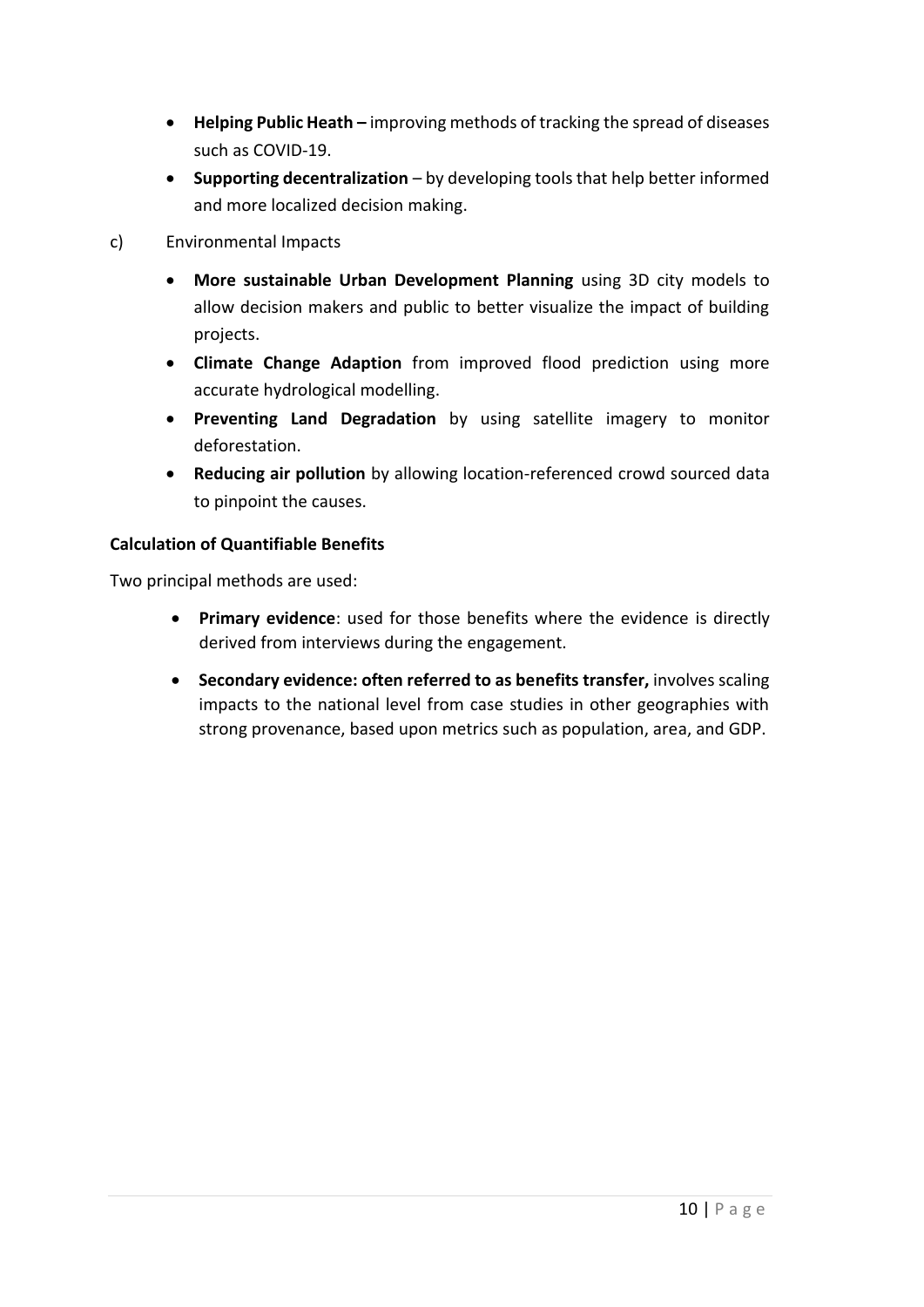#### <span id="page-10-0"></span>Step 5: Construct Financial Model

The model assumptions should cover:

- **Life Cycle** typically a 12-year period is adopted, consisting of 5 years implementation of the SDI program followed by 7 years of use. This is commensurate with the long-term infrastructural nature of this type of investment.
- **Discount rate**  in the absence of more specific local advice, a "rule of thumb" is to use a figure of 3% above Central Bank base rate. SDI investment is normally considered a relatively low risk endeavour, relying as it does on well-proven GIS technology and leveraging good practice from other geographies, through adopting IGIF guidance.
- **Inflation** it is normal practice for the effects of inflation to be ignored since they can be expected to affect both costs and benefits equally. However, if there are specific components of either that are established to be more sensitive to such changes, then this should be explicitly justified in the analysis.

From the information detailed above, a discounted cash flow model should be created and populated. The key assessment criteria for the result would be a simple Benefit to Cost Ratio (BCR) or Cumulative Net Present Value (NPV).

In some cases it may be appropriate to calculate an Internal Rate of Return. This is the discount rate that equates the present value of benefits with the present value of costs. Internal Rate of Return (IRR) assume that all cash surpluses from project can be invested at the IRR and all project financing can be sourced at the IRR. For high IRRs (say greater than 20 per cent) this is not likely to be the case. In such circumstances the other alternative measures are more meaningful.

To support risk assessment, a sensitivity analysis should be built into the model by varying the value of key factors where the range of potential values, from worst to best case, was largest.

#### <span id="page-10-1"></span>Step 6: Report

The final stage of the process is to create a narrative based upon the information gathering and analysis, together with the results. A recommended structure for the report is as follows:

- Executive Summary
- Introduction background and overview of country
- Scope the identified potential "entry points"
- Methodology options, choice, and assumptions